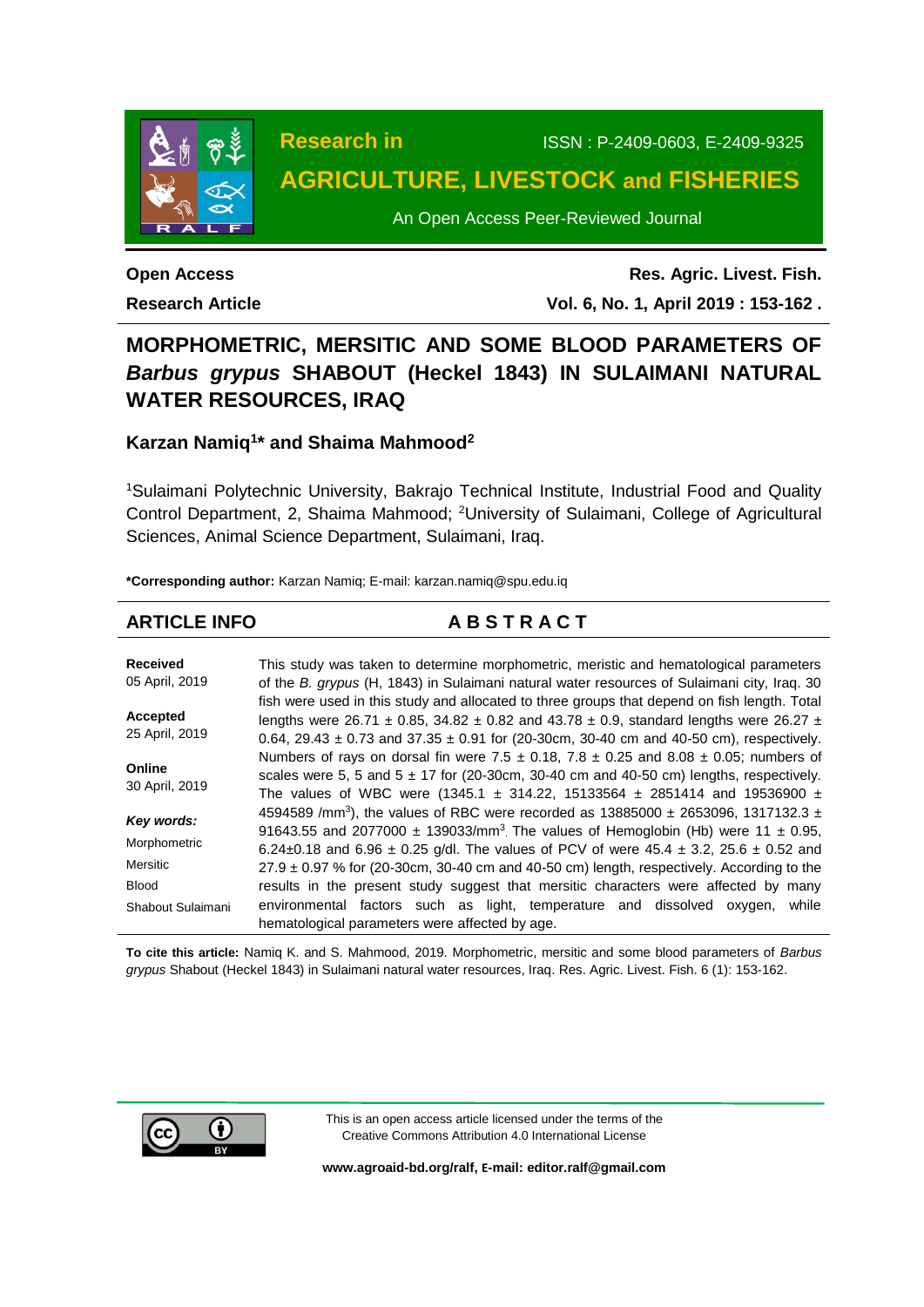### **INTRODUCTION**

One of the newest and important aquaculture candidates is Barbus grypus (Heckel 1843). Shabout is a species that can be founded it in river also can be founded in estuaries, getting a maximum size of approximately two meters and more than 50 kg. The ecology of this species is euryhaline and eurytherme and nutritionally omnivorous and extensively spread in Iran, Turkey, Syria and Iraq (Nikpei, 1996).Spawning in this species generally occurs between May and mid June (Geldiay and Balik, 1988). Till now, in the literature has a few studies on its the biological characteristics (Al-Hakim et al., 1981; Khalaf et al., 1984; Epler et al., 2001; Sahinoz et al., 2007; Oymak et al., 2008; Khadjeh et al., 2010). Morphometric study of fish explains the fish shape o in the easiest probable fashion, removing information that is not relevant and so facilitating relationship between different fish species. Thus, morphometric is the study of variation in shape and its covariation with other variables of interests (Bookstein 1991; Dryden and Mardia 1998). Morphometricians use information of morphology to recognize the shape pattern variation within and among sample (life stages, populations, species etc.) as well as in framing and testing hypothesis concerning the variation origins of those in the pattern of growth. However, taxonomists and systematists use morphological information to illustrate and in diagnose of species. Analyses of enumerable body feature (meristic) have been broadly used for studying of fish stock structure. The majority enumerated features are external, involving fin spine number and fin rays, gill rakers and scales. Identification of fish stock has a long history throughout meristic analysis; nearly all fish species that take place as various stocks and that have been the subject of fishery management, also have received at least some analysis of meristic (Waldman, 2005). Another biomarker that has been used in diagnoses is the profile of hematology. For intensive fish rearing of with least losses, it is essential to be responsive of the fish health status. Variables in blood are helpful criteria to show physiological disturbances in intensively farmed fishes and can supply significant information for disease diagnosis and prognosis. Dawson (1979) noted that hematology a vital tool to study the rate and consequence of the toxins with-out losing the animals. The changes in blood of fish earlier to the onset of more outstanding morphological and physiological changes can be indicative of unfavorable aquatic medium (Eisler, 1967). For instance, variations in quality and quantity in hematological parameters as well as the red blood cell (RBC) and white blood cell (WBC) numbers, hematocrit (HCT, also recognized as packed cell volume (PCV)), the hemoglobin amount (Hb) are the most important findings as regards diagnosis (Şahan et al., 2007). Even though evaluation of spermatological and hematological characteristics of some fish species have been studied in few studies (Imanpoor and Farahi, 2011), there are no available data on *B. grypus* in Sulaimani natural water resources. The present study aimed to give a preliminary data about the morphometric, meristic description and some blood parameters of the *B. grypus*, with hope to increase the information about the *B. grypus* in Sulaimani freshwater fish.

# **MATERIALS AND METHODS**

#### **Sampling**

Barbus grypus fish were caught by using gill net by fisherman in natural waters in Sulaimani city. Fish were selected in different sizes and allocated for three different groups by body length (20-30 cm, 30-40 cm and 40-50 cm). Thirteen specimens of wild *B. grypus* were sampled. After catching blood samples for hematological parameters were collected. These fish were brought to the laboratory of fish animal science department, college of agricultural science, university of Sulaimani, then all the morphometric parameters were measured individually.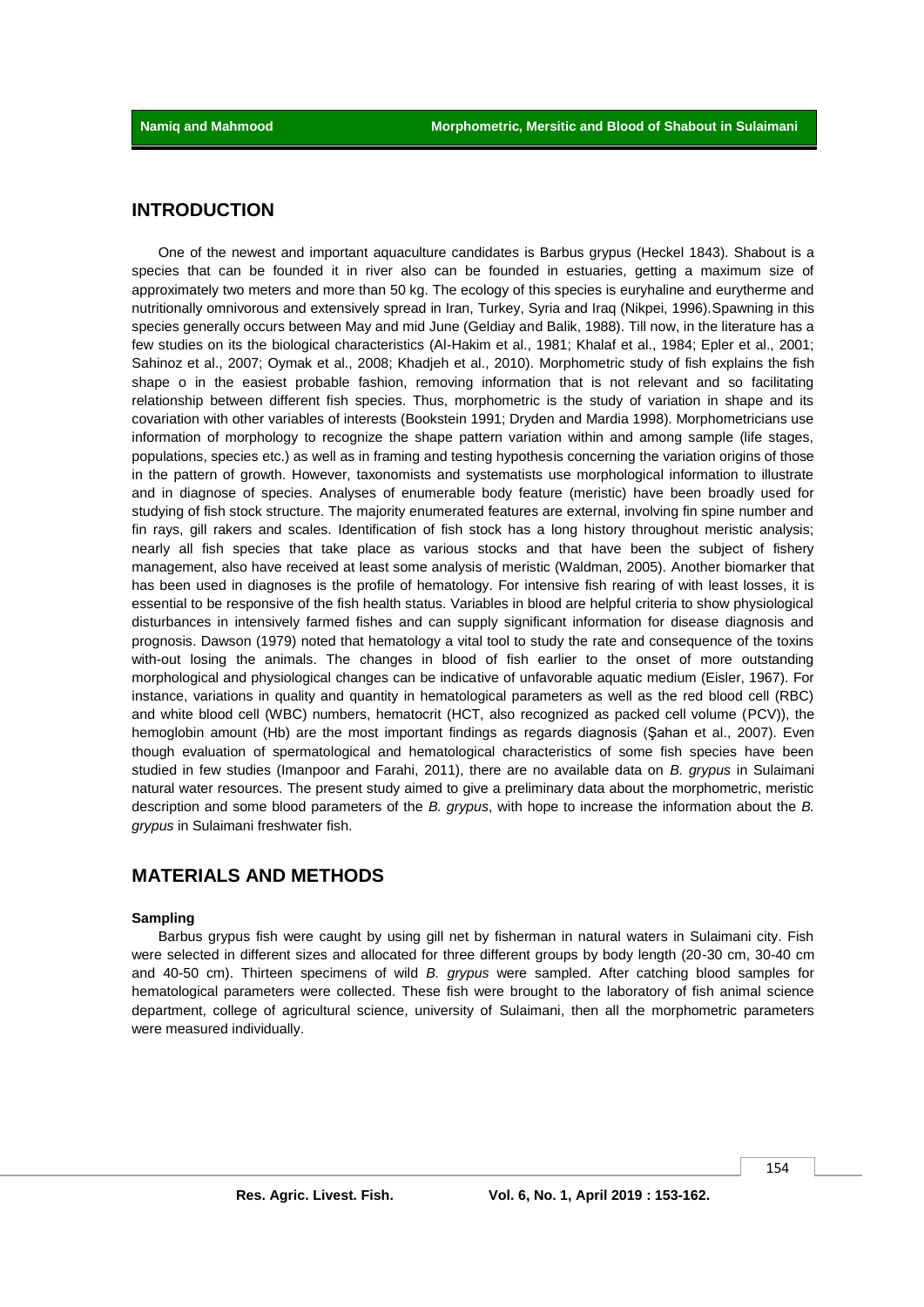### **Morphometric characters**

Nearly thirteen external morphometric variables were measured on the head and body of each fish specimen using electronic digital balance, wooden measuring tray and other measuring scales to the nearest 0.1cm. All morphometric characters that were measured presented in Table 1.

|  |  |  | Table 1. Morphometric traits of Barbus grypus for three different groups of length (20-30, 30-40 and 40-50 cm) |
|--|--|--|----------------------------------------------------------------------------------------------------------------|
|--|--|--|----------------------------------------------------------------------------------------------------------------|

| <b>Morphometric Traits</b> | <b>Acronyms</b>        | <b>Descriptions</b>                                                       |
|----------------------------|------------------------|---------------------------------------------------------------------------|
| Body weight                | <b>BW</b>              | Whole fish weight                                                         |
| Total length               | <b>TL</b>              | Distance from the tip of snout to the tip of upper lobe of the caudal fin |
| Standard length            | <b>SL</b>              | Distance between the tip of snout and the base of the caudal fin rays     |
| Fork length                | <b>FL</b>              | Distance from the tip of snout to the centre of fork in the               |
|                            |                        | caudal fin                                                                |
| Head length                | <b>HL</b>              | Distance from the tip of snout to the posterior margin of                 |
|                            |                        | Operculum                                                                 |
| Body depth                 | <b>BD</b>              | The vertical distance from the dorsal margin of the body to the ventral   |
|                            |                        | margin of the body measured at the base of the pectoral fin where it      |
|                            |                        | attaches to the body                                                      |
| Pre orbital length         | <b>POL</b>             | Distance from the tip of snout to the anterior margin of eye              |
| Eye diameter               | <b>ED</b>              | Diameter of orbit along the body axis                                     |
| Post orbital length        | PoOL                   | Distance between the posterior margin of eye and the                      |
|                            |                        | posterior margin of operculum                                             |
| pre dorsal length          | PDL-I                  | Distance from the tip of snout to the origin of first dorsal fin          |
| dorsal fin base            | DFL-I                  | Distance between the origin and insertion points of first                 |
| length                     |                        | dorsal fin                                                                |
| Upper jaw length           | <b>UJL</b>             | The length from the anteriormost point of the premaxilla to the posterior |
|                            |                        | edge of the maxilla                                                       |
| Pre pectoral length        | PPcL                   | Distance from the tip of snout to the origin of left pectoral fin         |
| Pectoral fin length        | <b>PcFL</b>            | Distance between the origin and posterior tip of left pectoral fin        |
| Pre pelvic length          | <b>PP<sub>vL</sub></b> | Distance from the tip of snout to the origin of left pelvic fin           |
| Pre anal length            | PAL                    | Distance between the tip of snout and the origin of anal fin              |
| Anal fin length            | <b>AFL</b>             | Distance between the origin and insertion points of anal fin              |
| Caudal fin length          | <b>CFL</b>             | Distance between the origin and posterior tip of caudal fin               |
| Caudal peduncle depth      | <b>CPD</b>             | Minimum vertical distance across the caudal peduncle                      |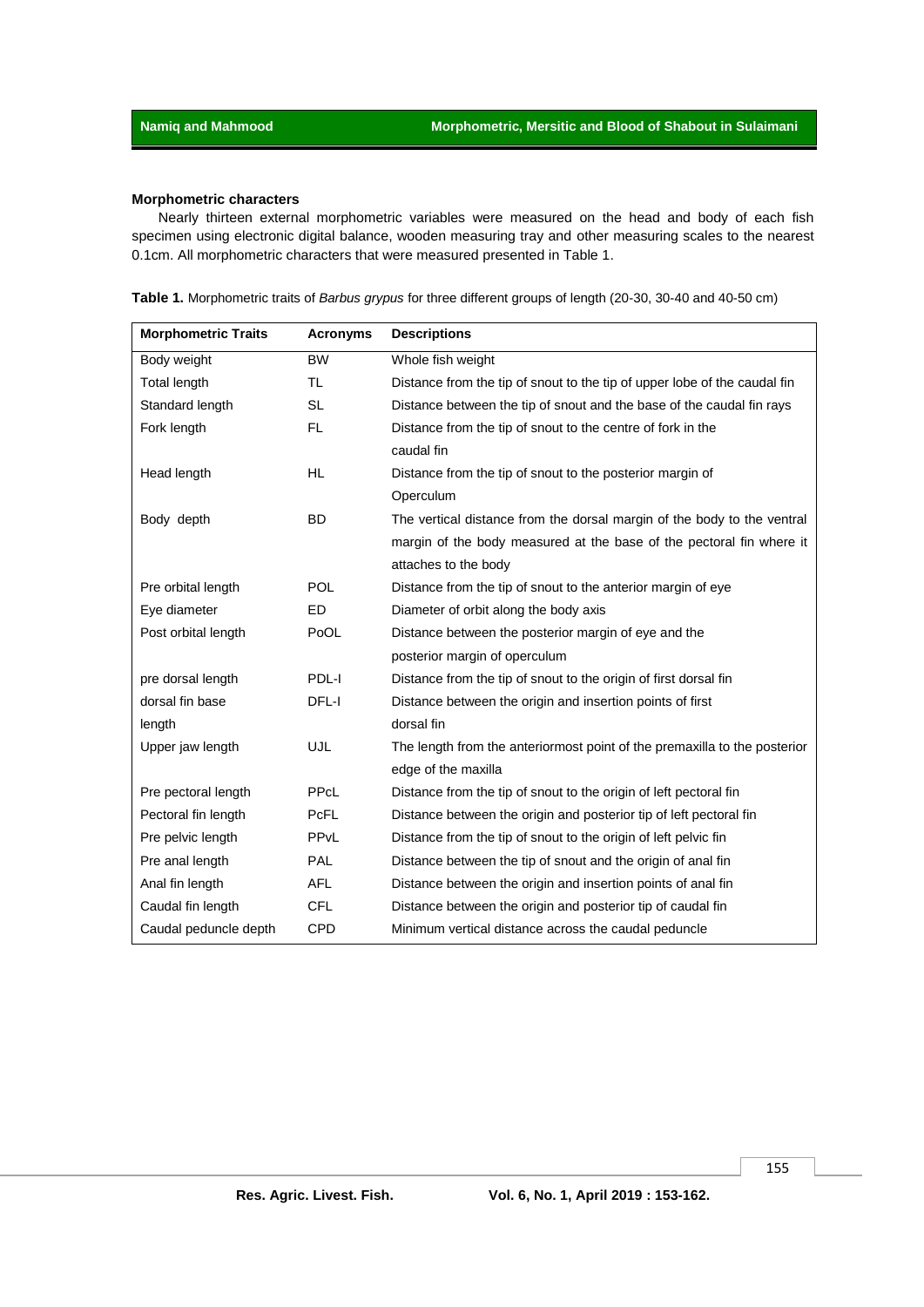#### **Meristic characters**

For all fish were counted the numbers of spines and rays for all fins of the fish body. Also, for the pectoral fin were counted spines and rays from both left and right sides of fish body. All merstric characters that were measured presented in Table 2.

| No. | Acronym     | <b>Meristic character</b>          |
|-----|-------------|------------------------------------|
|     | DF          | Number of fin rays on dorsal fin   |
| 2   | <b>DFS</b>  | Number of spines on dorsal fin     |
| 3   | <b>PcFR</b> | Number of fin rays on pectoral fin |
| 4   | <b>PcFS</b> | Number of spines on pectoral fin   |
| 5   | <b>PvFR</b> | Number of rays on pelvic fin       |
| 6   | <b>PvFS</b> | Number of spines on pelvic fin     |
| 7   | <b>AFR</b>  | Number of rays on anal fin         |
| 8   | <b>AFS</b>  | Number of spines on anal fin       |
| 9   | CFR.        | Number of rays on caudal fin       |
| 10  | <b>CFS</b>  | Number of spines on caudal fin     |
| 11  | S           | Number of scales on fish           |

#### **Hematological Analysis**

Blood samples were collected by using caudal vein, which insert a needle attached to a syringe for suctioning blood from the caudal vein. Whole blood samples were collected in small plastic vials containing heparin and stored under cooling condition prior to analysis by using the hematology analyzer BC-2800 is a compact, fully automatic hematology analyzer with 19 parameters, USA origin for complete blood count (CBC) test for determination of:

RBC (Red Blood Cell; mm) WBC (White Blood Cell; mm) PCV (Packed Cell Volume %) MCH (Mean Corpuscular Hemoglobin) MCHC (Mean Corpuscular Hemoglobin Concentration; g/l) Hb (Hemoglobin; g/l)

#### **Statistical analysis**

Data collected for all parameters were analyzed by one way anova in a completely randomized design (CRD). Means with significant differences were compared by Duncan's multiple range tests, according to p˂0.05 significance. Statistical analysis results are shown as mean values in tables. The statistical calculations of the results were completed using XLSTAT. Different letters were given to different treatments.

# **RESULT**

#### **Morphometric characters**

Fish body weight for first group was 223.5±10.8 g, second group was 257.3±19.45g and 591.5±37.07 g for third group of fish, there was a significant difference between groups three with two other groups. The standard length (SL) for (20-30 cm) length was  $26.27 \pm 0.64$  cm,  $29.43 \pm 0.73$  for (30-40 cm) length and 37.35±0.91 for (40-50 cm) length, there were significant differences among them.

The head lengths were increased with increasing body length and it there were 6.22±0.09, 6.66±0.15 and 7.71±0.16 for (20-30 cm), (30-40 cm) and (40-50 cm), respectively. The head length in (20-30) and (40-50 cm) length were greater than body depths which were 5.75±0.15cm and 7.54±0.15. However, the head length in (30-40 cm) was smaller than body depth that was 7.2±0.23.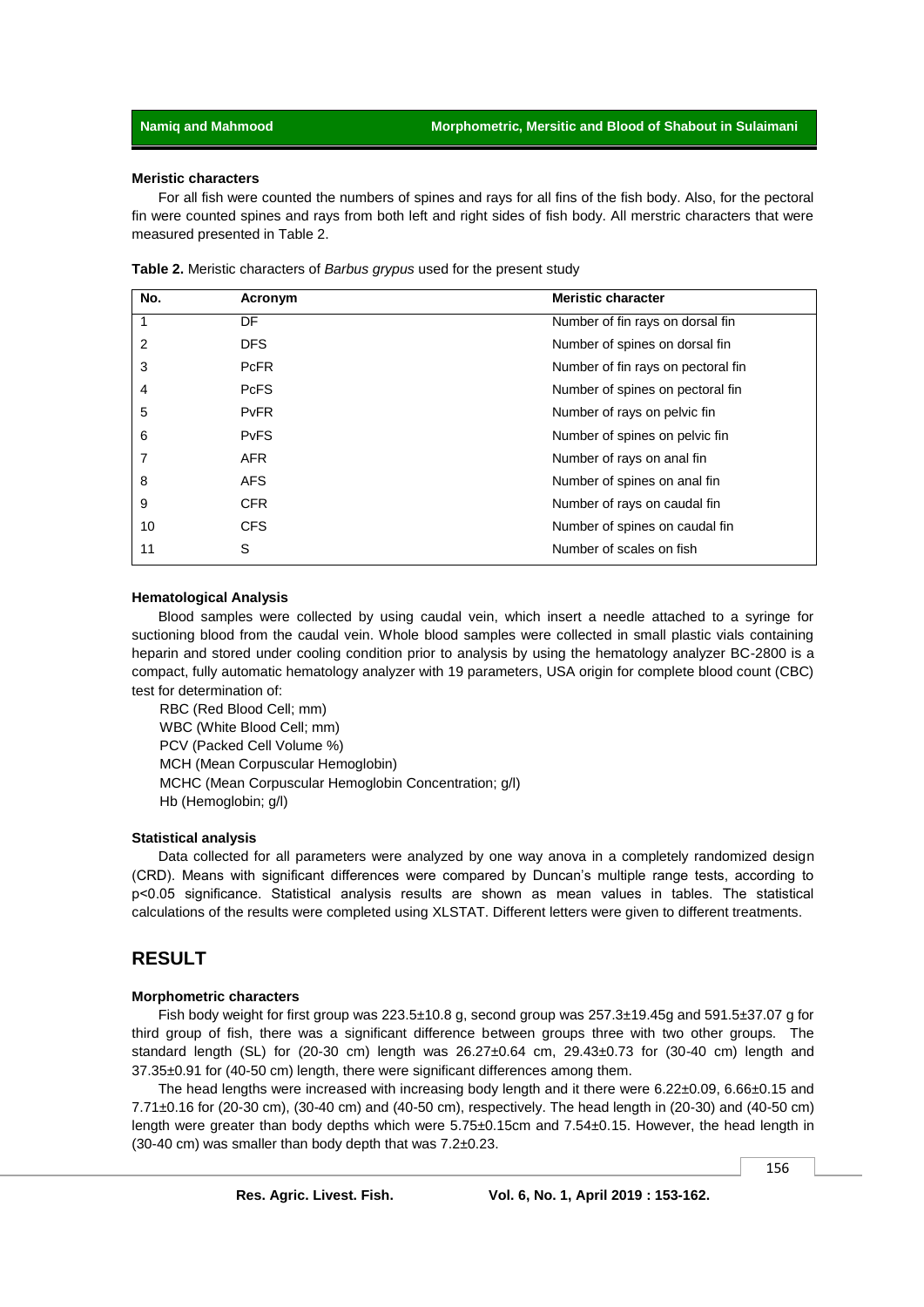The length of eye diameter in (20-30 cm) length was 0.69±0.06 that significantly different with (30-40 cm) and (40-50 cm) lengths which were 0.82±0.04 and0.85±0.04. All the morphometric characters are summarized in Table (3).

| Table 3. Descriptive statistics of morphometric traits for (20-30 cm), (30-40 cm) and (40-50cm) length fish groups |
|--------------------------------------------------------------------------------------------------------------------|
|                                                                                                                    |

| <b>TRAITS</b>                | 20-30 cm (N= 10) |       |                   | 30-40 cm (N= 10) |                |                    | 40-50 cm (N= 10) |              |                  |
|------------------------------|------------------|-------|-------------------|------------------|----------------|--------------------|------------------|--------------|------------------|
| (cm)                         | Mini.            | Maxi. | Mean $\pm$ SE     | Mini.            | Maxi.          | Mean $\pm$ SE      | Mini.            | Maxi.        | Mean $\pm$ SE    |
| Body weight<br>(g)           | 184              | 241   | 223.5±10.8 b      | 183              | 334            | 257.3±19.45b       | 474              | 755          | 591.5±37.07a     |
| Total length                 | 23.1             | 29.6  | 26.71±0.85b       | 31.5             | 37.5           | 34.84±0.82 b       | 41.5             | 48           | 43.87±0.9a       |
| Standard<br>length           | 24.5             | 29.4  | 26.27±0.64 c      | 26.8             | 32             | 29.43±0.73 b       | 33.8             | 41           | 37.35±0.91a      |
| Fork length                  | 24.3             | 31.3  | 27.9±0.72c        | 28               | 34.2           | 31.71±0.76 b       | 37               | 43.3         | 39.54±0.84a      |
| Head length                  | 6                | 6.7   | $6.22 \pm 0.09c$  | 6                | 7.3            | $6.66 \pm 0.15$ b  | 7.2              | 8            | 7.71±0.16a       |
| Body depth                   | 5.5              | 6.5   | $5.75 \pm 0.15$ b | 6.8              | $\overline{7}$ | $7.2 \pm 0.23a$    | $\overline{7}$   | 8            | $7.54 \pm 0.15a$ |
| Eye diameter                 | 0.5              | 1     | $0.69 + 0.06$     | 0.7              | $\mathbf{1}$   | $0.82 \pm 0.04a$   | 0.7              | $\mathbf{1}$ | $0.85 \pm 0.04a$ |
| Post orbital<br>length       | 24.1             | 32.33 | 2.25±0.88b        | 24.8             | 30.2           | $2.39 \pm 0.78$ b  | 34               | 37           | $2.68 \pm 0.63a$ |
| Pre orbital<br>length        | 2                | 2.5   | 27.62±0.08b       | $\overline{2}$   | 2.5            | 27.69±0.06b        | 2.5              | 3            | 35.1±0.07a       |
| Upper jaw<br>length          | 1                | 2.5   | $1.85 \pm 0.16$ b | 2.5              | 4.2            | $2.59 \pm 0.25a$   | 2.5              | 3.5          | $2.95 \pm 0.14a$ |
| Lower jaw<br>length          | 0.5              | 1.6   | $1.13 \pm 0.16c$  | 1.3              | 2              | 1.55±0.07b         | 2.1              | 3            | $2.73 \pm 0.12a$ |
| pre dorsal<br>length         | 12.2             | 13.6  | 12.78±0.23c       | 12               | 15.5           | 14.18±0.4b         | 14               | 18           | 16.7±0.63a       |
| Post dorsal<br>fin length    | 14.8             | 19.5  | 11.88±0.69b       | 11               | 13.5           | $16.81 \pm 0.47$ a | 13.5             | 19.4         | 16.98±0.81a      |
| Pre pectoral<br>length       | $\,6$            | 6.5   | $6.25 \pm 0.06$ b | 5.53             | $\overline{7}$ | 16.46±0.2b         | 8                | 9            | $8.45 \pm 0.16a$ |
| Pre pelvic fin<br>length     | 12.1             | 14.2  | $13.41 \pm 0.30c$ | 14               | 15.5           | 14.72±0.19b        | 17.3             | 19.5         | 18.37±0.29a      |
| Pre anal fin<br>length       | 18               | 22.3  | 19.79±0.59 c      | 19               | 32.5           | 22.96±1.40b        | 26.5             | 30           | 28.38±0.54a      |
| Post anal fin<br>length      | 10.5             | 12.6  | $11.19 \pm 0.27a$ | 4.5              | 5.7            | $5.19 \pm 0.28$ b  | 6.3              | 8            | 7.08±0.28c       |
| Caudal<br>peduncle<br>length | 6.1              | 7.2   | $6.58 \pm 0.12 b$ | 5.8              | 8              | $6.63 \pm 0.25$ b  | 8                | 9.5          | $8.49 \pm 0.21a$ |
| Caudal<br>peduncle<br>depth  | 2.5              | 3     | $2.8 \pm 0.06c$   | 2.5              | 4              | $3.72 \pm 0.21$ b  | 5                | 6            | $5.47 \pm 0.15a$ |
| Pectoral fin<br>length       | 4.1              | 5.6   | $4.85 \pm 0.18c$  | 4                | 5.2            | $4.19 \pm 0.22$ b  | 4.8              | 6.4          | $5.93 \pm 0.27a$ |
| Pre anus<br>length           | 16.5             | 16.5  | 18.23±0.48c       | 19               | 23             | 20.95±0.55b        | 24.5             | 30           | 27.35±0.65a      |

**N.B.** : Mini minimum; Maxi. = Maximum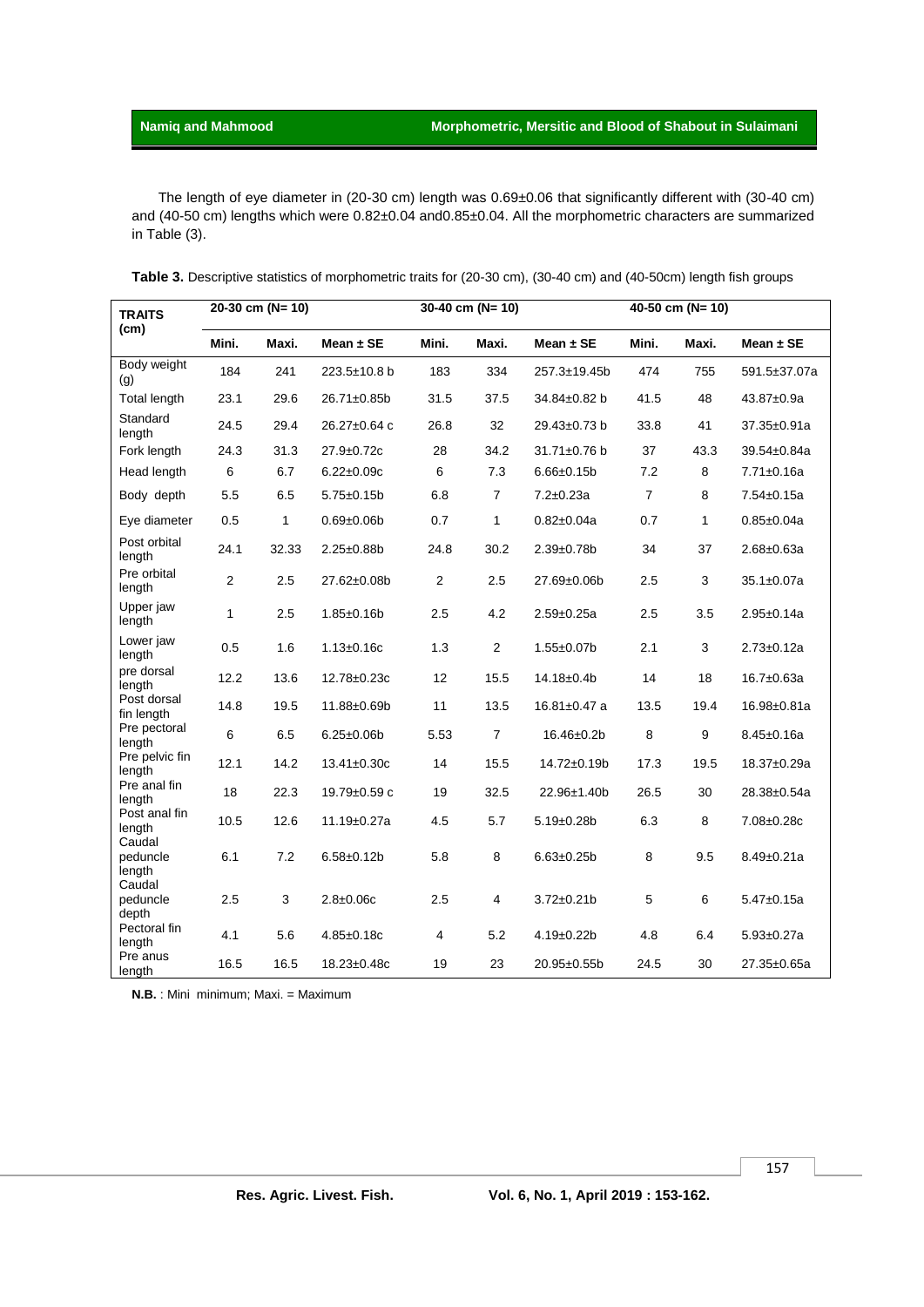#### **Mersitic characters**

Numbers of rays on dorsal fin were 7.5± 0.18, 7.8±0.25 and 8.08±0.05 for (20-30 cm), (30-40) cm and (40-50 cm), respectively. There was a significant difference between (20-30 cm) and (40-50 cm) length. On the other hand, there was no significant difference among three groups of length for number of spines on dorsal fin which was 1 for each groups of length. Numbers of rays on caudal fin were 18.9±0.12, 19.2± 0.05 and 19.5±0.99 for (20-30 cm), (30-40) cm and (40-50 cm), respectively. There was no significant difference among groups. There were no spines on caudal fin for each group of fish length. Results for other traits were presented in Table 4.

| Table 4. Meristic characters for three different lengths of B. grypus |  |  |
|-----------------------------------------------------------------------|--|--|
|-----------------------------------------------------------------------|--|--|

| <b>Meristic characters</b> | $\boldsymbol{\mathsf{N}}$ | Length    | <b>Minimum</b> | <b>Maximum</b> | Mean ± S.E        |
|----------------------------|---------------------------|-----------|----------------|----------------|-------------------|
| Number of fin rays on      | 10                        | 20-30     | $\overline{7}$ | 8              | $7.5 \pm 0.18$ b  |
| dorsal fin                 | 10                        | 30-40     | $\,6$          | 8              | 7.8±0.25 ab       |
|                            | 10                        | 40-50     | 8              | 9              | $8.08 \pm 0.05$ a |
| Number of spines on dorsal | 10                        | 20-30     | 1              | 1              | 1                 |
| fin                        | 10                        | 30-40     | 1              | 1              | 1                 |
|                            | 10                        | 40-50     | $\mathbf{1}$   | $\mathbf{1}$   | $\mathbf{1}$      |
| Number of fin rays on      | 10                        | 20-30     | 13             | 15             | 14 ±0.28 b        |
| pectoral fin               | 10                        | $30 - 40$ | 13             | 16             | 14.2±0.31 b       |
|                            | 10                        | 40-50     | 14             | 16             | $15.3 \pm 0.1$ a  |
| Number of spines on        | 10                        | $20 - 30$ | 0              | 0              | 0                 |
| pectoral fin               | 10                        | 30-40     | 0              | 0              | 0                 |
|                            | 10                        | 40-50     | 0              | 0              | $\Omega$          |
| Number of rays on pelvic   | 10                        | 20-30     | 8              | 9              | $8.5 \pm 0.18$ b  |
| fin                        | 10                        | 30-40     | 8              | 9              | $8.8 \pm 0.16$ ab |
|                            | 10                        | 40-50     | 9              | 9              | 9±0a              |
| Number of spines on pelvic | 10                        | 20-30     | 0              | 0              | $\pmb{0}$         |
| fin                        | 10                        | 30-40     | 0              | 0              | $\pmb{0}$         |
|                            | 10                        | 40-50     | 0              | 0              | $\mathbf 0$       |
| Number of rays on anal fin | 10                        | 20-30     | 5              | 5              | 5±0 b             |
|                            | 10                        | 30-40     | 5              | $\overline{7}$ | $5.6 + 0.18a$     |
|                            | 10                        | 40-50     | 5              | 6              | $5.9 + 0.07a$     |
| Number of spines on anal   | 10                        | 20-30     | 1              | $\overline{2}$ | 1.2 $\pm$ 0.14a   |
| fin                        | 10                        | 30-40     | 1              | 1              | $1 \pm 0a$        |
|                            | 10                        | 40-50     | 1              | 1              | $1 \pm 0a$        |
| Number of rays on caudal   | 10                        | 20-30     | 18             | 19             | $18.9 + 0.12a$    |
| fin                        | 10                        | 30-40     | 19             | 20             | $19.2 \pm 0.05a$  |
|                            | 10                        | 40-50     | 19             | 25             | 19.5±0.99a        |
| Number of spines on        | 10                        | 20-30     | 0              | 0              | 0                 |
| caudal fin                 | 10                        | 30-40     | 0              | 0              | 0                 |
|                            | 10                        | 40-50     | 0              | 0              | $\Omega$          |
| Number of scales on fish   | 10                        | $20 - 30$ | 5              | 5              | 5±0 b             |
|                            | 10                        | 30-40     | 5              | 5              | $5±0$ b           |
|                            | 10                        | 40-50     | 5              | 6              | $5.3 \pm 0.17$ a  |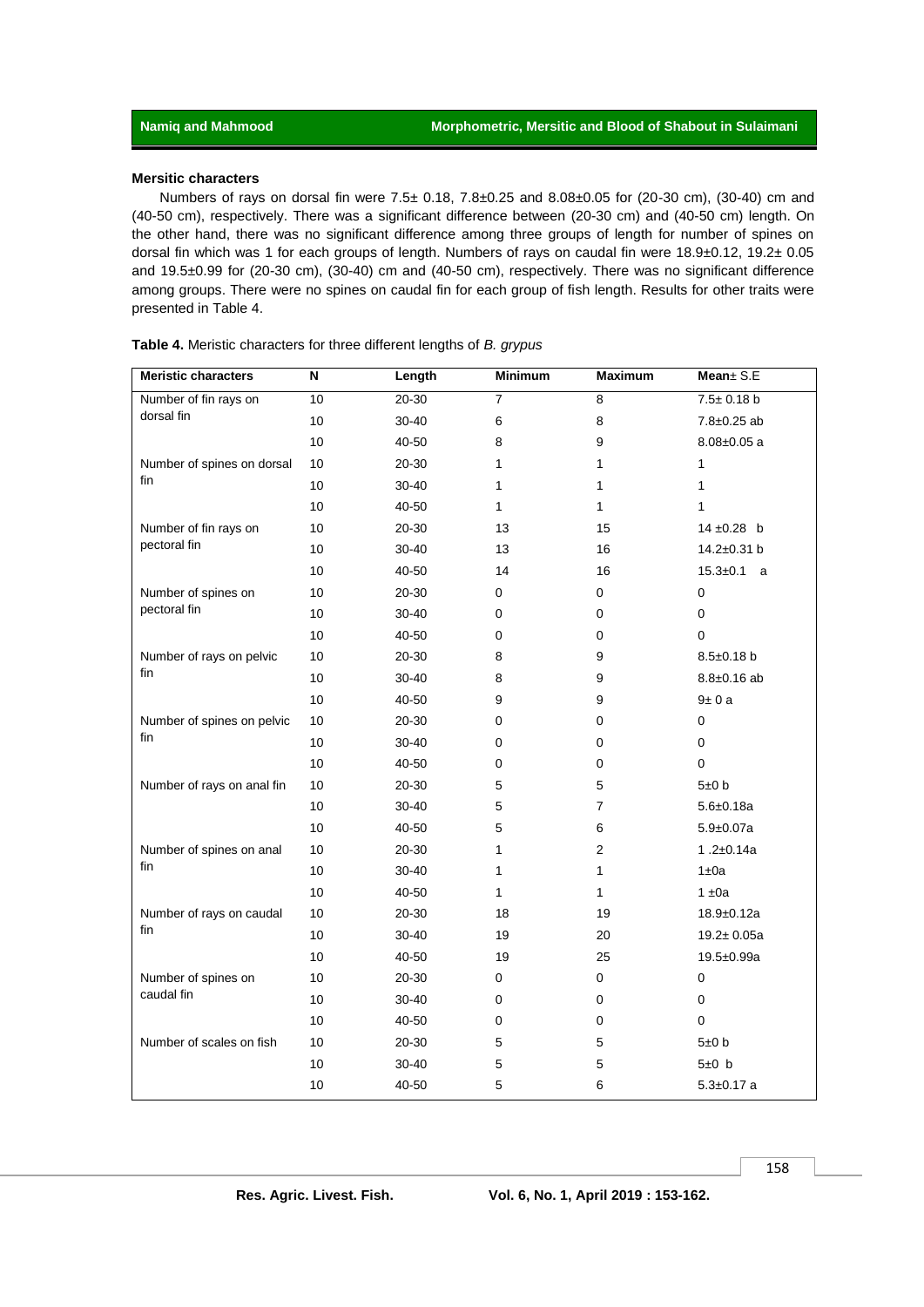#### **Hematological analysis**

The hematological parameters of *B. grypus* 20-30 cm lengths were 1345.1±314.22/mm<sup>3</sup> , 13885000±2653096/mm<sup>3</sup>, 11±0.95 g/dl, 42.3±3.51 µm3, 69.46±5.61 pg, 45.4±13.68 % and 45.4±3.2 for WBC, RBC, Hb, MCV, MCH, MCHC and PCV, respectively. Also, blood parameters for 30-40 cm and 40-50 cm lengths were presented in Table 5.

| Hematological | No. | Length    | <b>Minimum</b> | <b>Maximum</b> | Mean $\pm$ S.E           |
|---------------|-----|-----------|----------------|----------------|--------------------------|
| parameters    |     |           |                |                |                          |
| <b>WBC</b>    | 10  | 20-30     | 2246           | 4235           | 1345.1±314.22b           |
|               | 10  | 30-40     | 6235648        | 28456710       | $15133564 \pm 2851414$ a |
|               | 10  | 40-50     | 89000          | 19400000       | 19536900 ± 4594589 a     |
| <b>RBC</b>    | 10  | 20-30     | 850000         | 23200000       | 13885000 ± 2653096 a     |
|               | 10  | 30-40     | 900000         | 1654000        | 1317132.3 ± 91643.55 b   |
|               | 10  | 40-50     | 1370000        | 2680000        | 2077000 ± 139033b        |
| <b>HB</b>     | 10  | 20-30     | 6.5            | 15.7           | $11 \pm 0.95$ a          |
|               | 10  | 30-40     | 5.1            | 6.7            | $6.24 \pm 0.18$ b        |
|               | 10  | 40-50     | 5.95           | 8              | $6.96 \pm 0.25b$         |
| <b>MCV</b>    | 10  | 20-30     | 21.4           | 56.2           | $42.3 \pm 3.51c$         |
|               | 10  | 30-40     | 100            | 123.8          | $113.08 \pm 2.79b$       |
|               | 10  | 40-50     | 135.6          | 142.2          | $138.66 \pm 0.73a$       |
| <b>MCH</b>    | 10  | 20-30     | 41.5           | 88             | $69.46 \pm 5.61a$        |
|               | 10  | 30-40     | 15.7           | 35.1           | $28.17 \pm 2.47$ b       |
|               | 10  | 40-50     | 22.5           | 47.9           | $35.36 \pm 3.02$ b       |
| <b>MCHC</b>   | 10  | 20-30     | 148.2          | 264.8          | $45.4 \pm 13.68$ a       |
|               | 10  | $30 - 40$ | 18             | 25             | $25.6 \pm 0.89$ b        |
|               | 10  | 40-50     | 21             | 33.1           | $27.9 \pm 1.18$ b        |
| <b>PCV</b>    | 10  | 20-30     | 29             | 61             | $45.4 \pm 3.2$ a         |
|               | 10  | $30 - 40$ | 23             | 27             | $25.6 \pm 0.52$ b        |
|               | 10  | 40-50     | 24             | 32             | $27.9 \pm 0.97$ b        |

**Table 5.** Hematological parameters for three different lengths *B. grypus*

#### **DISCUSSION**

Differences in meristic characters have been used as an essential tool in separating of populations in different fish species (Seymour, 1959; Anthony and Boyar, 1968). Variations in meristic between populations of fishes may be affected by genetic or environmental factors, or both (Bailey and Gosline, 1955). Many workers have recognized the variations in meristic characters to environmental factors such as light, temperature and dissolved oxygen through the period from fertilization to hatching (Taning, 1952; Wallace, 1973; Kwain, 1975). Total lengths were 26.71±0.85, 34.82±0.82 and 43.78±0.9 for (20-30cm, 30-40 cm and 40-50 cm) length, respectively. (Doğu et al., 2014), stated that total length for *b*. *grypus in* Ataturk dam was 66.85±1.5 cm. Standard lengths were 26.27±0.64, 29.43±0.73 and 37.35±0.91 for (20-30cm, 30-40 cm and 40-50 cm) length, respectively. Our finding was similar with (Borkenhagen, 2014), who stated that the standard length for *Arabibarbus grypus* was 19.7 cm.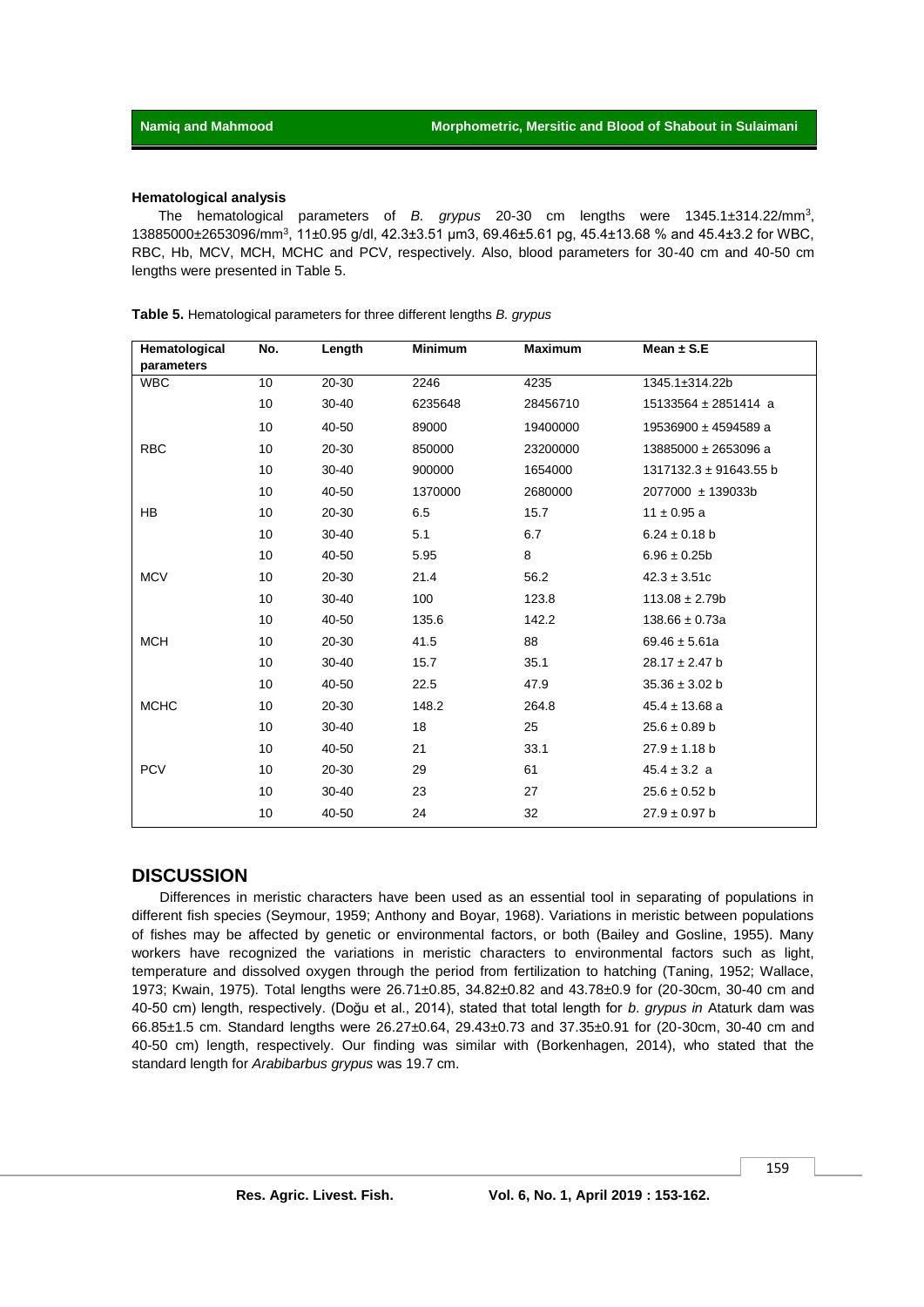Caudal peduncle lengths were 6.58±0.12, 6.63±0.25 and 8.49±0.219 for (20-30cm, 30-40 cm and 40-50 cm) length, respectively. The data from present study was similar with (Borkenhagen, 2014) that reported caudal peduncle length for *Arabibarbus grypus* was 15.3 cm (as percentage of standard length). Caudal peduncle depths were 2.8±0.06, 3.72±0.21 and 5.47±0.15 for (20-30cm, 30-40 cm and 40-50 cm) length, respectively. This finding was approximately close to (Borkenhagen, 2014), who noted that the caudal peduncle for *Arabibarbus grypus* was 9.8 mml.

Numbers of rays on dorsal fin were 7.5±0.18, 7.8±0.25 and 8.08±0.05 for (20-30cm, 30-40 cm and 40-50 cm) length, respectively. The data in this study was confirmed by (Borkenhagen, 2014), who stated that the number of rays on dorsal fin was between7 to 9 rays.

Numbers of scales were 5, 5 and 5±17 for (20-30cm, 30-40 cm and 40-50 cm) length, respectively. These data were very close to (Borkenhagen, 2014), they reported the number of scale for *Arabibarbus grypus* was 4 for 41 fish out 57 fish.

The values of WBC in this study (1345.1±314.22, 15133564 ±2851414 and 19536900± 4594589 /mm<sup>3</sup>) for three different groups of fish length that were higher than stated values of (Doğu et al., 2014) in *B. grypus*  (30.01 ±4.11 X103/mm<sup>3</sup> ), Ay-dın *et al.* (1998) in *S. glanis* (17.00 ±1.29 x103/mm<sup>3</sup> ), Yavuzcan et al. (1997) in Oreo-chromis niloticus (7.02 ±0.99 x10<sup>3</sup>/mm<sup>3</sup>).

The values of RBC were recorded as 13885000 ±2653096, 1317132.3±91643.55 and 2077000±139033/mm<sup>3</sup> for (20-30cm, 30-40 cm and 40-50 cm) length, respectively. (Doğu et al., 2014) noted that the RBC values for B. grypus in Ataturk dam was  $(2.05 \pm 0.07 \times 10^6/\text{mm}^3)$ . On the other hand, Talal et al. (2011) stated that the values of RBC of *B. xan-thopterus* and *B. sharpeyi* as  $3.45\pm0.77$  and  $3.55\pm0.52$  x10<sup>6</sup>/mm<sup>3</sup>, respectively.

The values of Hemoglobin (Hb) of *B. grypus* were 11±0.95, 6.24±0.18 and 6.96±0.25 g/dl for (20-30cm, 30-40 cm and 40-50 cm) length, respectively. In the same way, Khadjeh et al. (2010) stated that the Hb in *B. grypus* as 6.50 ±0.10 g/dl. Talal *et al.* (2011) noted the Hb in *B. xanthopterus* and *B. sharpeyi* as 5.18 ±0.22 g/dl and 5.32 ±0.43 g/dl, respectively.

The values of MCV of *B. grypus* were caught in Sulaimani natural water resources were found as 42.3±3.51, 113.08±2.79 and 138.66±0.73  $\mu$ m<sup>3</sup> for (20-30cm, 30-40 cm and 40-50 cm) length, respectively. Our data was similar with (Doğu et al., 2014) (147.27 ±4.93 μm3) and *C. trutta* (149.71 ± 2.28 μm3). While, Khadjeh et al. (2010) found higher (261 ±4.87 μm3) MCV values in similar species.

The values of MCH of *B. grypus* were noted as 69.46±5.61, 28.17±2.47 and 35.36±3.02 pg in this experiment for (20-30cm, 30-40 cm and 40-50 cm) length, respectively. Similar data were stated in *B. grypus*  (45.70 ±0.88 pg), *C. trutta* (45.40 ±1.80 pg), *C. carpio* (49.10 pg), *C. au-ratus* (42.00 ±1.40 pg), *T. zilli* (46.48 ±2.49 pg) and *C. gariepinus* (51.39 ±0.04) (Khadjeh et al., 2010; Örün and ErdemLi, 2002; Grof and Zinki, 1999; Gbore et al*.*, 2006).

The values of MCHC of *B. grypus* were reported as 45.4±13.68, 25.6±0.89 and 27.9±1.18 % for (20- 30cm, 30-40 cm and 40-50 cm) length, respectively. Our data were confirmed by (Doğu et al., 2014) that they reported The MCHC values in *B. grypus was* 26.47±0.84.*Cyprinidae* species like *C. trutta*, *S. glanis, C. lazera, O. niloticus* and *T. zillii* were stated as 30.32 ±0.80 %, 30.66 ±0.49 %, 31.20 ±0.85 %, 31.00 ±0.01 % and 33.14 ±1.88%, respectively (Örün and ErdemLi, 2002; Aydın et al*.*, 1998; Yavuzcan et al*.*, 1997; Gbore et al*.*, 2006).

The values of PCV of *B. grypus* were 45.4±3.2, 25.6±0.52 and 27.9±0.97 % for (20-30cm, 30-40 cm and 40-50 cm) length, respectively. These data of *B. grypus* were similar with Khadjeh et al. (2010) (36.9 ±0.7).

## **CONCLUSION**

In conclusion, this study is the first study on *B. grypus* in Sulaimani natural water resources that include investigations of morphometric, mersitic and hematological parameters. The results represent a precious baseline dataset and supply background information in this species that has large potential in aquaculture.

# **COMPETING INTEREST**

We declare that they have no competing interests.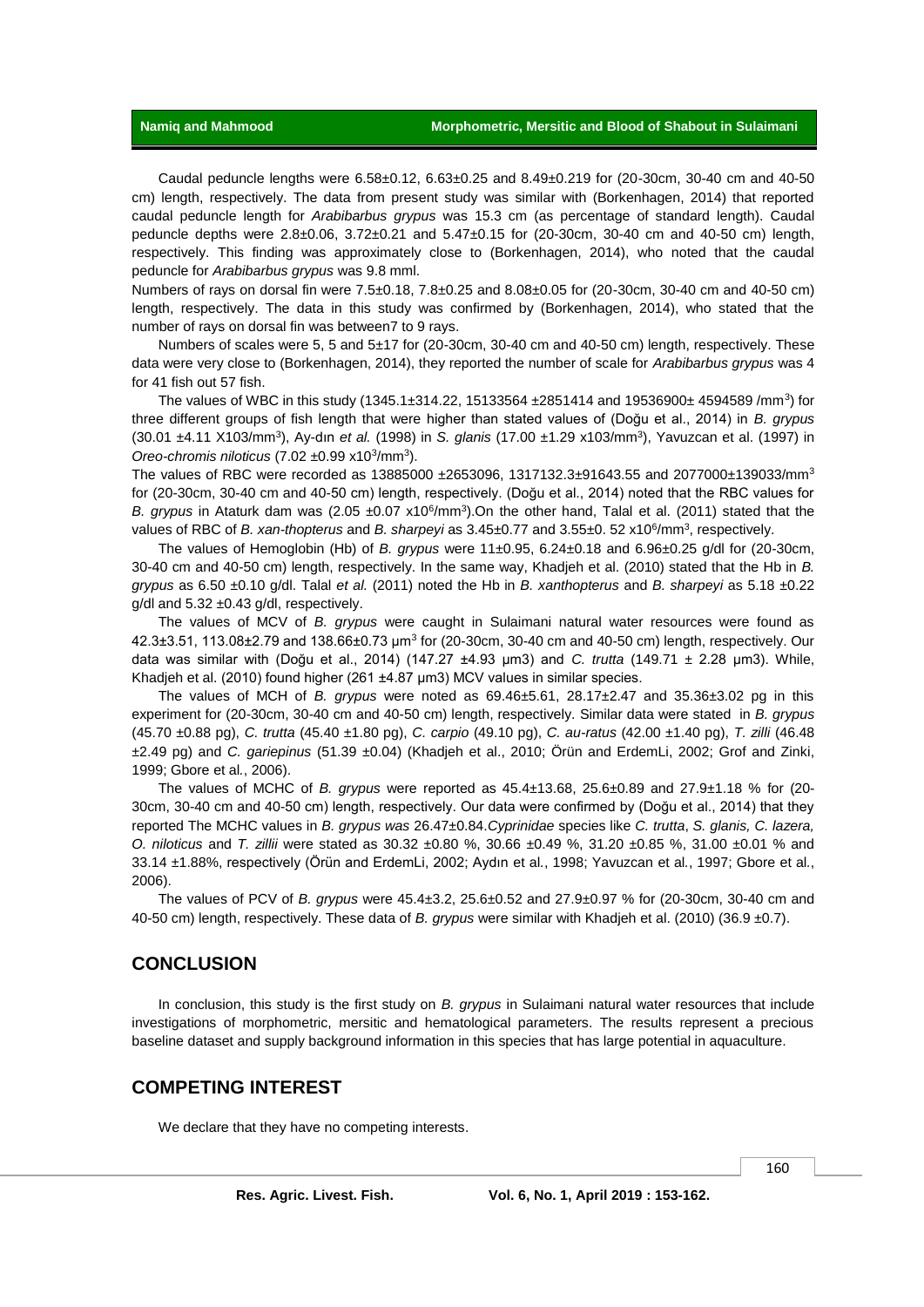# **REFERENCES**

- 1. Al-Hakim AWH, Al-Mehdi MIA, Al-Salman AHJ, 1981. Determination of age, growth and sexual maturity of *Barbus grypus* in the Dukan reservoir of Iraq. Journal Fisheries Biology, 18: 299– 308.
- 2. Anthony VC and Boyar HC, 1968. Comparison of meristic characters of adult Atlantic herring from the Gulf of Maine and adjacent waters. Int. Comm. Northwest Atl. Fish. Res. Bull., 5: 91-98.
- 3. Aydın F, Yavuzcan HY, Pulatsü S, 1988. A study on some hematological characteristics of healthy European Catfish (*Silurus glanis*) and African Catfish (*Clarias lazera*), Veteriner Bilimleri Dergisi*,* 14(1): 51-53.
- 4. Bailey RM, Gosline WA, 1955. Variation and systematic significance of vertebral counts in the American fishes of the family Percidae. Misc. Publ. Mus. Zool. Univ. Mich., 93:1- 44.
- 5. Bookstein FL, 1991. Morphometric Tools for Landmark Data: Geometry and Biology. Cambridge Univ. Press, 435 pp.
- 6. Doğu Z, Faruk AF and Şahinöz E, 2014. The Determination of Some Spermatological and Haematological Parameters of Shabbout (*Barbus grypus*, H; 1843) In Ataturk Dam Lake, Şanliurfa. Journal of fisheriesscience.com, 8(4): 265-277.
- 7. Dryden IL, Mardia KV, 1998. Statistical shape analysis. Chichester: Wiley.
- 8. Eisler R, 1967. Tissue changes in puffers ex-posed to rnethoxychlor and methyl parathion, United States Fish and Wildlife Ser-vice Technical Paper, 17: 15.
- 9. Epler R, Sokolowska-Mikolajczk M, Popek W, Bieniarz K, Bartel R, Szczerbowski JA, 2001. Reproductive biology of selected fish species from Lakes Tharthar and Habbaniya in Iraq. Archives of Polish Fisheries, 9: 199–209.
- 10. Gbore FA, Oginni O, Adewole AM, Ala-detan JO, 2006. The Effect of transportation and handling stress on hematology and plasma biochemistry in fingerlings of *Clarias gariepinus* and *Tilapia zillii*, World Journal of Agricultural Sciences, 2(2): 208-212.
- 11. Geldiay R, Balik S, 1988. Freshwater fishes of Turkey, 3rd edn. Faculty of Fisheries, Egean University, Izmir, Turkey, pp. 48–52.
- 12. Groff JM, Zinkl JG, 1999. Hematology and clinical chemistry of *Cyprinid* fish, Common carp and goldfish, Veterinary Clinics of North America Exotic Animal Practice, 2(3): 741-76.
- 13. Imanpoor MR, Farahi A, 2011. The effects of different concentrations of clove extract on semen spermatological parameters and hematological characteristics in migrated Kutum *Rutilus risii* kutum to Valiabad River, World Journal of Zoology, 6(2): 149-153.
- 14. Borkenhagen K, 2014. A new genus and species of cyprinid fish (*Actinopterygii, Cyprinidae*) from the Arabian Peninsula, and its phylogenetic and zoogeographic affinities. Environmental Biology of Fishes, DOI 10.1007/s10641-014-0315-y.
- 15. Khadjeh GH, Mesbah M, Nikmehr S, Sabzevarizadeh M, 2010. Effect of sex on the haematological parameters of reared Shirboat fish (Barbus grypus). Journal Veterinary Research, 65: 217–224.
- 16. Khalaf AN, Shafi M, Sirajul Islam AKM, Al-Jafery AR, Sadek SE, 1984. Age and growth of *Barbus grypus* heckle from a polluted river. Journal Fish Biology, 35: 83–95.
- 17. Kwain W, 1975. Embryonic development, early growth, and meristic variation in rainbow trout, *Salmo gairdneri* exposed to combinations of light intensity and temperature. Journal of the Fisheries Research Board of Canada*,* 32: 397-402.
- 18. Nikpei M, 1996. Research project report: biological study of *Barbus grypus* and *Barbus sharpie*. *Iranian Fisheries Research Institute*, 1, 52-64.
- 19. Örün I, Erdemli AU, 2002. A study on blood parameters of *Capoeta trutta* (Heckel, 1843), *Journal of Biological Science*, 2(8): 508-511.
- 20. Oymak, S. A.; Dog˘ an, N.; Uysal, E., 2008: Age, growth and reproduction of the Shabut Barbus grypus (Cyprinidae) in Ataturk Dam lake (Euphrates river). Turkey. Cybium 32: 145–152.
- 21. Şahan A, Altun T, Çevik F, Cengizler İ, Nevşat E, Genç E, 2007. Comparative Study of some Haematological Parameters in European Eel (*Anguilla anguilla* L., 1758). Caught from Different Regions of Ceyhan River (Adana, Turkey), Ege Journal of Fisheries and Aquatic Sciences *(EgeJFAS),*  24(1-2): 167-171.